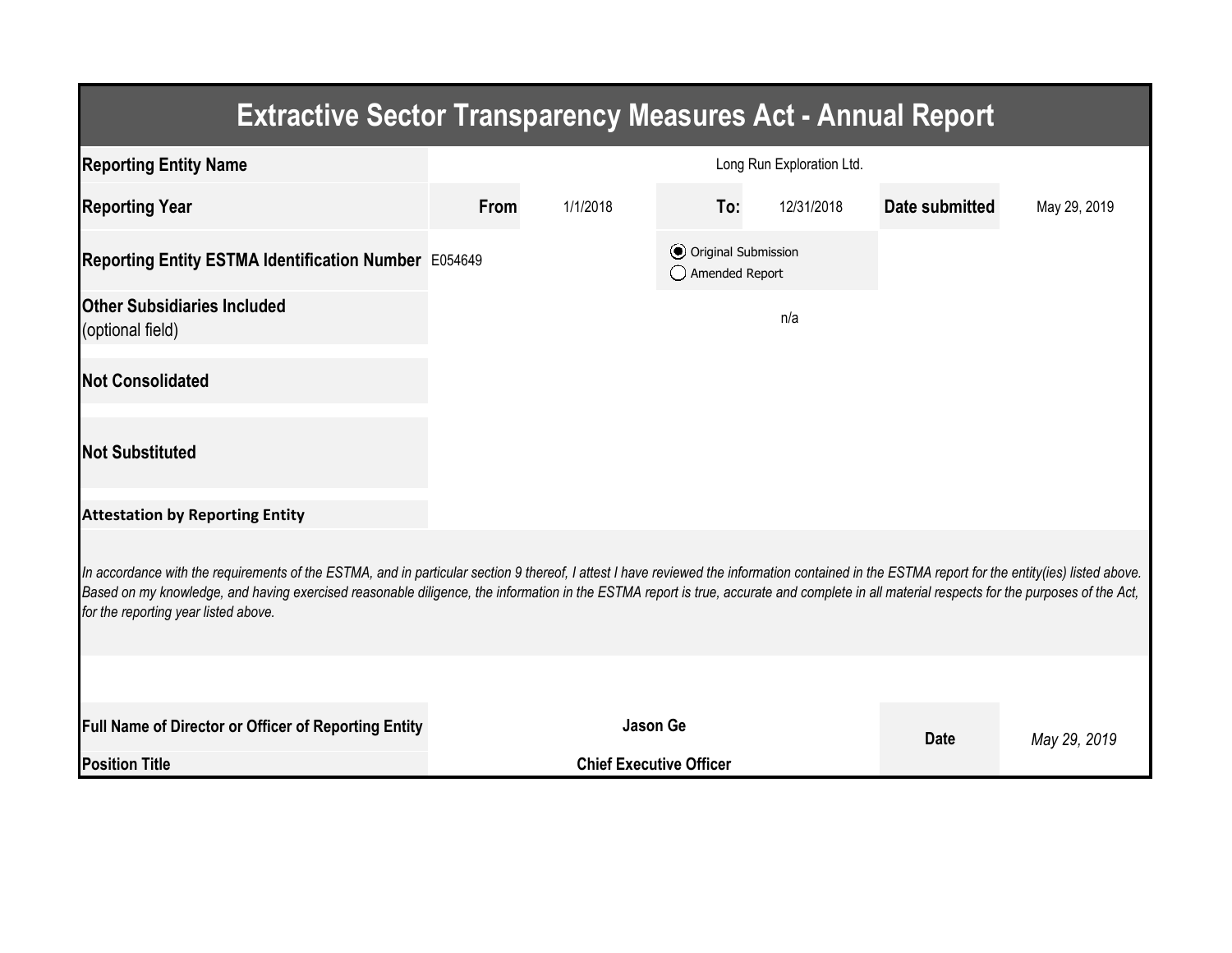| <b>Extractive Sector Transparency Measures Act - Annual Report</b>                                                                                                               |                                                                                                              |                                                                                 |                    |                  |                     |                                |                |                  |                                               |                                      |                                                                                                                                                |  |
|----------------------------------------------------------------------------------------------------------------------------------------------------------------------------------|--------------------------------------------------------------------------------------------------------------|---------------------------------------------------------------------------------|--------------------|------------------|---------------------|--------------------------------|----------------|------------------|-----------------------------------------------|--------------------------------------|------------------------------------------------------------------------------------------------------------------------------------------------|--|
| <b>Reporting Year</b><br><b>Reporting Entity Name</b><br><b>Reporting Entity ESTMA</b><br><b>Identification Number</b><br><b>Subsidiary Reporting Entities</b><br>(if necessary) | To:<br>From:<br>1/1/2018<br>12/31/2018<br>Long Run Exploration Ltd.<br>Currency of the Report CAD<br>E054649 |                                                                                 |                    |                  |                     |                                |                |                  |                                               |                                      |                                                                                                                                                |  |
|                                                                                                                                                                                  | <b>Payments by Payee</b>                                                                                     |                                                                                 |                    |                  |                     |                                |                |                  |                                               |                                      |                                                                                                                                                |  |
| Country                                                                                                                                                                          | Payee Name <sup>1</sup>                                                                                      | Departments, Agency, etc<br>within Payee that Received<br>Payments <sup>2</sup> | <b>Taxes</b>       | <b>Royalties</b> | Fees                | <b>Production Entitlements</b> | <b>Bonuses</b> | <b>Dividends</b> | Infrastructure<br><b>Improvement Payments</b> | <b>Total Amount paid to</b><br>Payee | Notes <sup>34</sup>                                                                                                                            |  |
| Canada - Alberta                                                                                                                                                                 | <b>Beaver County</b>                                                                                         |                                                                                 | 340,000            |                  |                     |                                |                |                  |                                               | 340,000                              |                                                                                                                                                |  |
| Canada -Alberta                                                                                                                                                                  | <b>Big Lakes County</b>                                                                                      |                                                                                 | 560,000            |                  |                     |                                |                |                  |                                               | 560,000                              |                                                                                                                                                |  |
| Canada -Alberta                                                                                                                                                                  | <b>Birch Hills County</b>                                                                                    |                                                                                 | 470,000            |                  | 10,000              |                                |                |                  |                                               | 480,000                              |                                                                                                                                                |  |
| Canada -Alberta                                                                                                                                                                  | <b>Camrose County</b>                                                                                        |                                                                                 | 120,000            |                  |                     |                                |                |                  |                                               | 120,000                              |                                                                                                                                                |  |
| Canada -Alberta                                                                                                                                                                  | County of Barrhead No. 11                                                                                    |                                                                                 | 130,000            |                  |                     |                                |                |                  |                                               | 130,000                              |                                                                                                                                                |  |
| Canada -Alberta                                                                                                                                                                  | County of Grande Prairie No. 1                                                                               |                                                                                 | 390,000            |                  |                     |                                |                |                  |                                               | 390,000                              |                                                                                                                                                |  |
| Canada -Alberta                                                                                                                                                                  | County of Northern Lights                                                                                    |                                                                                 | 380,000            |                  |                     |                                |                |                  |                                               | 380,000<br>400.000                   |                                                                                                                                                |  |
| Canada -Alberta<br>Canada - Alberta                                                                                                                                              | <b>Flagstaff County</b><br><b>Government of Alberta</b>                                                      |                                                                                 | 390,000<br>140,000 | 11,430,000       | 10,000<br>6,010,000 |                                | 6,280,000      |                  |                                               |                                      | Royalties include the fair market value of crude oil<br>23,860,000 royalties paid in-kind, estimated using Long Run's<br>realized sales price. |  |
| Canada -Alberta                                                                                                                                                                  | <b>Kneehill County</b>                                                                                       |                                                                                 | 110,000            |                  |                     |                                |                |                  |                                               | 110,000                              |                                                                                                                                                |  |
| Canada - Alberta                                                                                                                                                                 | Lac Ste Anne County                                                                                          |                                                                                 | 790,000            |                  | 20,000              |                                |                |                  |                                               | 810,000                              |                                                                                                                                                |  |
| Canada -Alberta                                                                                                                                                                  | Mackenzie County                                                                                             |                                                                                 | 740,000            |                  |                     |                                |                |                  |                                               | 740,000                              |                                                                                                                                                |  |
| Canada - Alberta                                                                                                                                                                 | Municipal District of Greenview No. 16                                                                       |                                                                                 | 490,000            |                  | 10,000              |                                |                |                  |                                               | 500,000                              |                                                                                                                                                |  |
| Canada - Alberta                                                                                                                                                                 | Municipal District of Smoky River No. 130                                                                    |                                                                                 | 2,920,000          |                  | 90,000              |                                |                |                  |                                               | 3,010,000                            |                                                                                                                                                |  |
| Canada -Alberta                                                                                                                                                                  | Municipal District of Wainwright No. 61                                                                      |                                                                                 | 190,000            |                  |                     |                                |                |                  |                                               | 190,000                              |                                                                                                                                                |  |
| Canada -Alberta                                                                                                                                                                  | Paddle Prairie Metis Settlement                                                                              |                                                                                 | 750,000            | 20,000           | 1,030,000           |                                |                |                  |                                               | 1,800,000                            |                                                                                                                                                |  |
| Canada - Alberta                                                                                                                                                                 | <b>Strathcona County</b>                                                                                     |                                                                                 | 370,000            |                  | 20,000              |                                |                |                  |                                               | 390,000                              |                                                                                                                                                |  |
| Canada -Alberta                                                                                                                                                                  | <b>Sturgeon County</b>                                                                                       |                                                                                 | 780,000            |                  | 70,000              |                                |                |                  |                                               | 850,000                              |                                                                                                                                                |  |
| Canada - Alberta                                                                                                                                                                 | <b>Thorhild County</b>                                                                                       |                                                                                 | 600,000            |                  | 10,000              |                                |                |                  |                                               | 610,000                              |                                                                                                                                                |  |
| Canada - Alberta                                                                                                                                                                 | <b>Yellowhead County</b>                                                                                     |                                                                                 | 790,000            |                  |                     |                                |                |                  |                                               | 790,000                              |                                                                                                                                                |  |
|                                                                                                                                                                                  |                                                                                                              |                                                                                 | 11,450,000         | 11,450,000       | 7,280,000           |                                | 6,280,000      |                  |                                               |                                      | 36,460,000 All payments were made in Canadian dollars.                                                                                         |  |
| <b>Additional Notes:</b>                                                                                                                                                         |                                                                                                              |                                                                                 |                    |                  |                     |                                |                |                  |                                               |                                      |                                                                                                                                                |  |